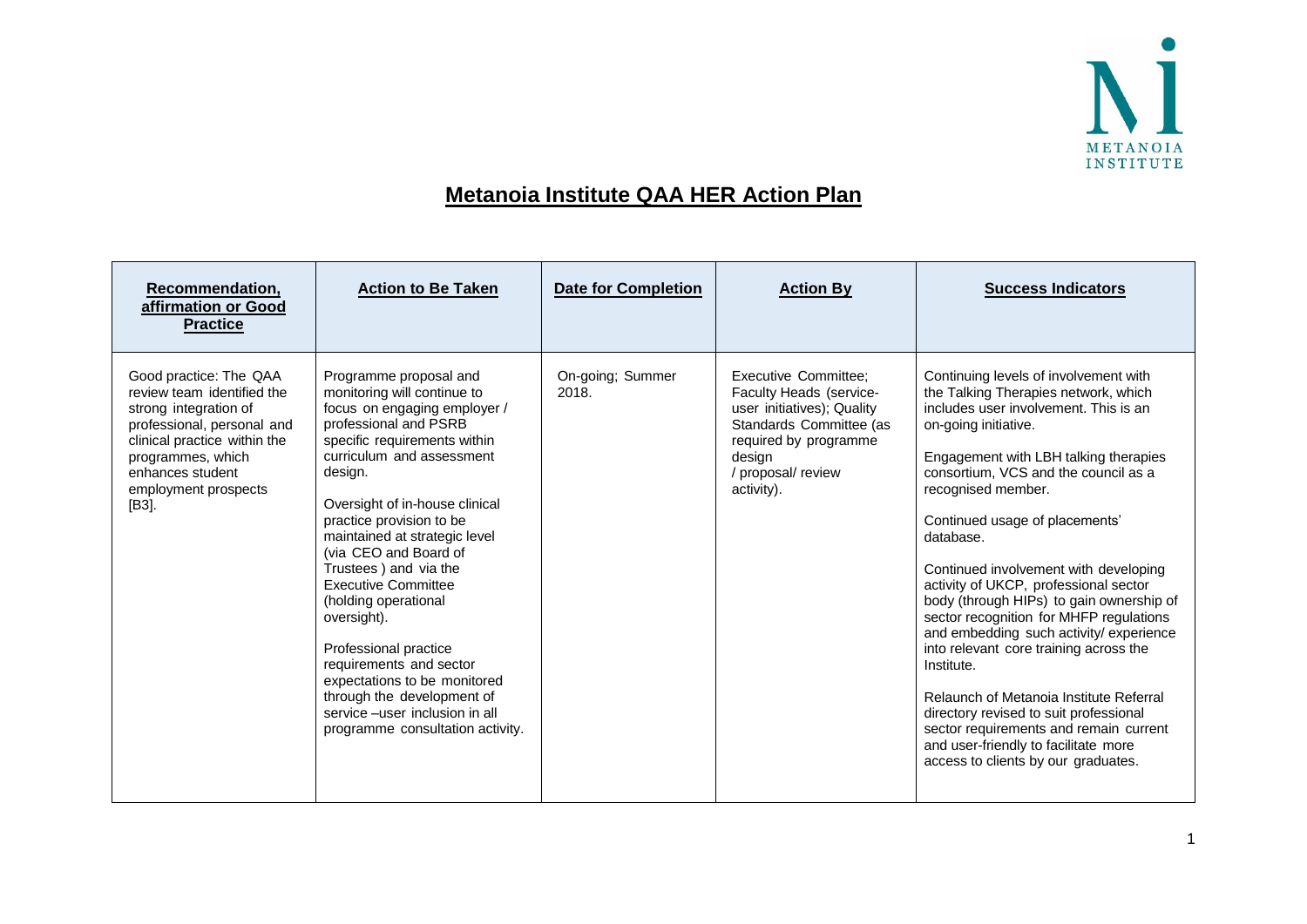| Good practice: The QAA<br>review team identified the<br>opportunities for students<br>to gain initial clinical and<br>professional experience<br>through the Metanoia<br>Counselling and<br><b>Psychotherapy Service</b><br>(MCPS), which facilitates<br>their transition into<br>placement [B10]. | Oversight of in-house clinical<br>practice provision to be<br>maintained at strategic level<br>(via CEO and Board of<br>Trustees ) Faculty Head for<br>Research Strategy and<br>Innovation to be supported by<br><b>Executive Committee to</b><br>ensure suitable priority<br>afforded to MCPS activity and<br>resources.<br>Appropriate financial and<br>operational resources to be<br>ring-fenced for MCPS<br>development.<br>Regular monitoring activity at<br>programme level to ensure<br>suitable capacity for students<br>to engage with MCPS as<br>required.<br>Transition to employment also<br>being supported at the Institute<br>by Post Qualification Career<br>Development Pathway trainings<br>such as Counselling for<br>Depression (CfD) Practitioner<br>Training, which is a National<br>Institute for Health and Care<br>Excellence (NICE)<br>recommended, evidence based<br>therapy for Depression available<br>free at the point of delivery within<br>the Government's Improving<br>Access to Psychological<br>Therapies Programme (IAPT),<br><b>Evidence Based Counselling</b><br>Practice (EBCP) a collaboration<br>with Kings College London which<br>provides training in Non-Directive | On-going; Summer<br>2018. | <b>Executive Committee;</b><br>Research Committee;<br>Faculty Head for<br>Research Strategy and<br>Innovation; CEO; Board<br>of Trustees. | Continuing current levels of in house<br>placement provision.<br>Metanoia Institute's on-going role<br>as Southern Region Approved<br>Provider for Counselling for<br>Depression offering CfD<br>Practitioner and Supervisor<br>trainings (NHS workforce<br>development trainings<br>commissioned through Health<br><b>Education England</b><br>(HEE).Continuing the<br>collaboration with Kings College<br>London to provide Evidence Based<br>Counselling Practice (EBCP), a<br>post graduate CYP IAPT.<br>Training with NHS full funded places as<br>a career progression opportunity for<br>qualified counsellors. Joining the CYP<br>IAPT South East learning Collaborative<br>which will provide access to recruit to<br>Train monies for the NHS to align<br>qualified counsellors with the evidence<br>for benefit.<br>Maintaining reputation for such delivery,<br>satisfactory measurement monitoring to<br>include IAPT report (annual report on the<br>outcomes of therapies for depression<br>and anxiety by therapy orientation);<br>latest data, 2016- 17 IAPT National<br>Report (March 2018) indicates that for<br>High-intensity therapies for depression:<br>CBT (N=20,754) = 47.3% recovery rate;<br>Counselling for Depression (N=13,976)<br>$= 50.2\%$ recovery rate. |
|----------------------------------------------------------------------------------------------------------------------------------------------------------------------------------------------------------------------------------------------------------------------------------------------------|--------------------------------------------------------------------------------------------------------------------------------------------------------------------------------------------------------------------------------------------------------------------------------------------------------------------------------------------------------------------------------------------------------------------------------------------------------------------------------------------------------------------------------------------------------------------------------------------------------------------------------------------------------------------------------------------------------------------------------------------------------------------------------------------------------------------------------------------------------------------------------------------------------------------------------------------------------------------------------------------------------------------------------------------------------------------------------------------------------------------------------------------------------------------------------------------------------------------|---------------------------|-------------------------------------------------------------------------------------------------------------------------------------------|---------------------------------------------------------------------------------------------------------------------------------------------------------------------------------------------------------------------------------------------------------------------------------------------------------------------------------------------------------------------------------------------------------------------------------------------------------------------------------------------------------------------------------------------------------------------------------------------------------------------------------------------------------------------------------------------------------------------------------------------------------------------------------------------------------------------------------------------------------------------------------------------------------------------------------------------------------------------------------------------------------------------------------------------------------------------------------------------------------------------------------------------------------------------------------------------------------------------------------------------------------------------------------------------|
|----------------------------------------------------------------------------------------------------------------------------------------------------------------------------------------------------------------------------------------------------------------------------------------------------|--------------------------------------------------------------------------------------------------------------------------------------------------------------------------------------------------------------------------------------------------------------------------------------------------------------------------------------------------------------------------------------------------------------------------------------------------------------------------------------------------------------------------------------------------------------------------------------------------------------------------------------------------------------------------------------------------------------------------------------------------------------------------------------------------------------------------------------------------------------------------------------------------------------------------------------------------------------------------------------------------------------------------------------------------------------------------------------------------------------------------------------------------------------------------------------------------------------------|---------------------------|-------------------------------------------------------------------------------------------------------------------------------------------|---------------------------------------------------------------------------------------------------------------------------------------------------------------------------------------------------------------------------------------------------------------------------------------------------------------------------------------------------------------------------------------------------------------------------------------------------------------------------------------------------------------------------------------------------------------------------------------------------------------------------------------------------------------------------------------------------------------------------------------------------------------------------------------------------------------------------------------------------------------------------------------------------------------------------------------------------------------------------------------------------------------------------------------------------------------------------------------------------------------------------------------------------------------------------------------------------------------------------------------------------------------------------------------------|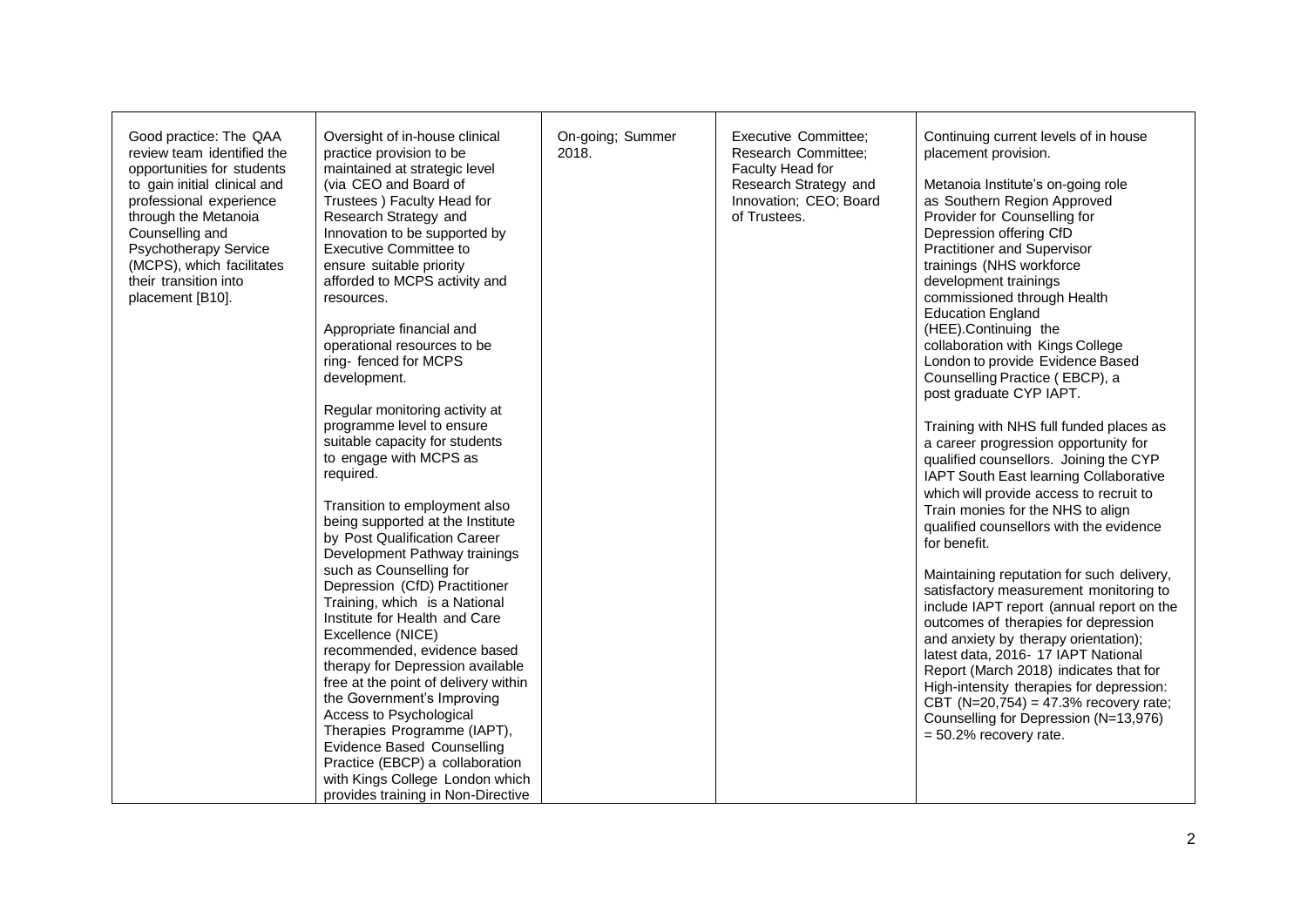| Counselling for Depression and<br>Cognitive Behavioural Therapy<br>(CBT) for Anxiety (in line with<br>NICE Guidelines for Children and<br>Young people) and the Post<br>Qualification<br>Conversion Diploma from Adult<br>to Adolescent and Schoo.I |  |  |
|-----------------------------------------------------------------------------------------------------------------------------------------------------------------------------------------------------------------------------------------------------|--|--|
| Member of the Expert<br>Reference Group for the<br>development by the<br>professional body, BACP, of a<br>Competence Framework for<br>Counselling Children and Young<br>People and its further<br>development into a National<br>Curriculum.        |  |  |
| Counselling (AASC) training<br>which equips graduates to work<br>within broad based Children and<br>Adolescents Mental Health<br>Services (CAMHS) and schools<br>counselling settings.                                                              |  |  |
|                                                                                                                                                                                                                                                     |  |  |
|                                                                                                                                                                                                                                                     |  |  |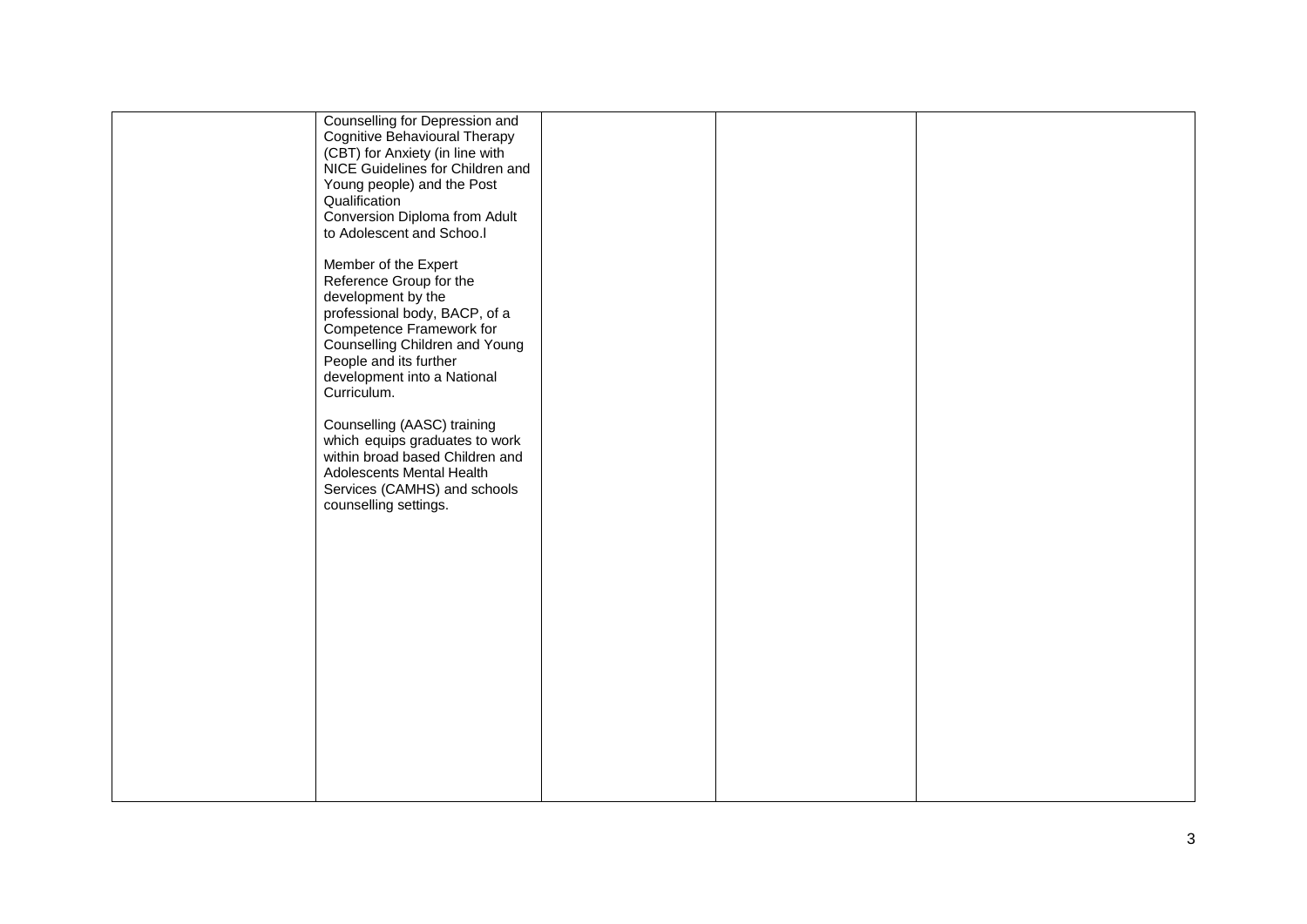| Good practice: The QAA<br>review team identified the<br>Institute's development of its<br>research environment, in<br>order to enhance student and<br>staff engagement with<br>research opportunities<br>[Enhancement]. | Continuing implementation of<br>the Institute's Research<br>Strategy activities.<br>Relevant in-house research<br>activity to be maintained and<br>supported to include<br>conferences, staff- student<br>collaborative research projects,<br>in-house research publications.<br>ETHOS - Effectiveness and cost-<br>effectiveness of humanistic<br>counselling in schools for young<br>people with emotional distress<br>(2016-2019 project), in<br>collaboration with University of<br>Roehampton, UCL, LSE, BACP,<br>National Children's Bureau and<br>the Universities of Manchester<br>and Sheffield. This is a<br>randomised controlled trial<br>funded by Economic and Social<br>Research Council (ESRC) Full<br>funding approximately £1 million. | On-going; Summer<br>2018. | Research Committee;<br>Executive Committee;<br>Faculty Heads and<br>Programme Leaders (as<br>appropriate). | Annual in-house research seminar<br>programme established for 2018/19.<br>Engagement in Research Academy<br>activity by students.<br>Applications for in-house staff research<br>funding (up to five each year). Research<br>Committee oversight and Institute- wide<br>advertising to staff.<br>Organisation of conferences<br>(http://www.eatanews.org/category/eata/)<br>including the IARTA/ EATA conference (<br>https://eata2018.london)<br>Satisfactory on-going monitoring<br>outcomes from ETHOS project and<br>collaborative partnerships. |
|-------------------------------------------------------------------------------------------------------------------------------------------------------------------------------------------------------------------------|----------------------------------------------------------------------------------------------------------------------------------------------------------------------------------------------------------------------------------------------------------------------------------------------------------------------------------------------------------------------------------------------------------------------------------------------------------------------------------------------------------------------------------------------------------------------------------------------------------------------------------------------------------------------------------------------------------------------------------------------------------|---------------------------|------------------------------------------------------------------------------------------------------------|------------------------------------------------------------------------------------------------------------------------------------------------------------------------------------------------------------------------------------------------------------------------------------------------------------------------------------------------------------------------------------------------------------------------------------------------------------------------------------------------------------------------------------------------------|
|-------------------------------------------------------------------------------------------------------------------------------------------------------------------------------------------------------------------------|----------------------------------------------------------------------------------------------------------------------------------------------------------------------------------------------------------------------------------------------------------------------------------------------------------------------------------------------------------------------------------------------------------------------------------------------------------------------------------------------------------------------------------------------------------------------------------------------------------------------------------------------------------------------------------------------------------------------------------------------------------|---------------------------|------------------------------------------------------------------------------------------------------------|------------------------------------------------------------------------------------------------------------------------------------------------------------------------------------------------------------------------------------------------------------------------------------------------------------------------------------------------------------------------------------------------------------------------------------------------------------------------------------------------------------------------------------------------------|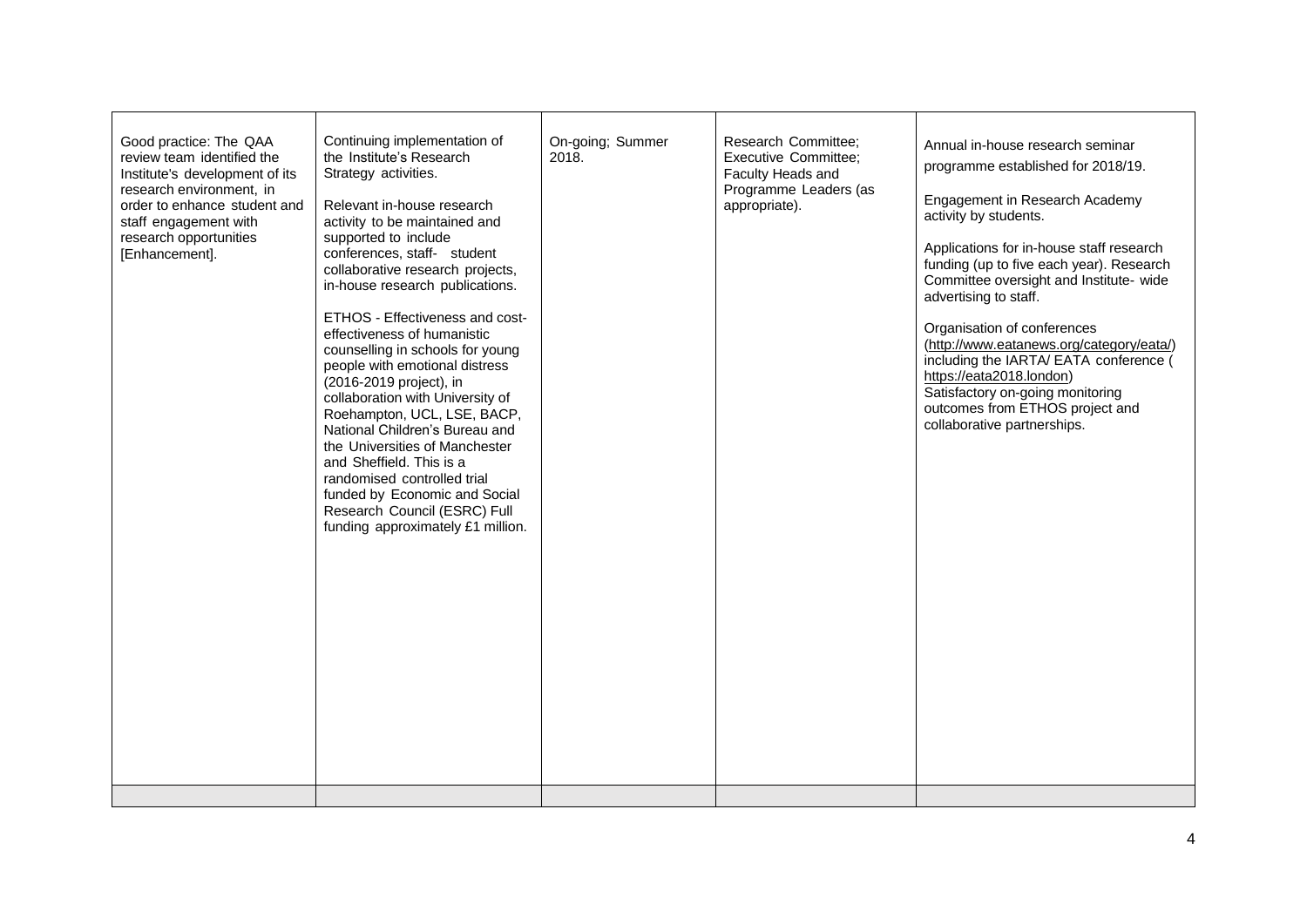| Recommendation: The QAA<br>review team recommends<br>that the Institute implements<br>appraisal and peer review<br>processes for all teaching<br>staff to improve the quality of<br>teaching practices and<br>student learning opportunities<br>[Expectation B3].                                                                                                                                                | Continuation of the Learning,<br>Teaching and Enhancement<br>Committee consultation to<br>develop the Institute's Peer<br>Observation Policy.<br>Strengthen staff engagement<br>with draft proposal via<br>Programme Leader discussion<br>across all Faculties.<br>Pilot programme to be<br>monitored and evaluated prior<br>to Institute- wide operational<br>planning.<br>HR monitored Appraisal system<br>to be reviewed; 2018 plan for<br>completion to include all<br>programme-level P/T staff.<br>Line Managers to be supported<br>(time-framed activity proposed<br>with appropriate remuneration). | May 2018. | <b>Executive Committee; LTEC</b><br>Committee; Programme<br>Leaders, CEO; Line<br>Managers and HR Officer. | Peer Review Policy, together with<br>procedural documents disseminated to<br>staff in Spring 2018. Activity started<br>Spring 2018; on-going into AY 18/19.<br>Staff Peer Review Coordinator in post;<br>Coordinator and Faculty Head team<br>planning complete Spring 2018.<br>Pilot Peer Review activity to be complete,<br>Summer 2018.<br>Appraisal and PDR activity streamlined<br>and revised monitoring procedures<br>established for Summer 2018 for all<br>programme staff.<br>CEO continues to maintain oversight for<br>HR monitored appraisal activity covering<br>all Senior academic and professional<br>support staff. |
|------------------------------------------------------------------------------------------------------------------------------------------------------------------------------------------------------------------------------------------------------------------------------------------------------------------------------------------------------------------------------------------------------------------|-------------------------------------------------------------------------------------------------------------------------------------------------------------------------------------------------------------------------------------------------------------------------------------------------------------------------------------------------------------------------------------------------------------------------------------------------------------------------------------------------------------------------------------------------------------------------------------------------------------|-----------|------------------------------------------------------------------------------------------------------------|---------------------------------------------------------------------------------------------------------------------------------------------------------------------------------------------------------------------------------------------------------------------------------------------------------------------------------------------------------------------------------------------------------------------------------------------------------------------------------------------------------------------------------------------------------------------------------------------------------------------------------------|
| Recommendation: The QAA<br>review team recommends<br>that the Institute evaluate the<br>balance between the core<br>academic student support<br>provided within each<br>programme and the extra<br>support offered to students for<br>an additional fee, to ensure<br>that the core level of support<br>is sufficient to allow all<br>students to complete their<br>programme successfully.<br>[Expectation B4]. | Executive led, Faculty<br>standardisation activity to be co-<br>ordinated to further discussion of<br>resources afforded to Student<br>Support across programmes.<br>Learning, Teaching and<br><b>Enhancement Committee</b><br>Student Support strategy to be<br>discussed; evaluated and<br>accompanying student-facing<br>materials devised.<br>Programme level Staff training to<br>be facilitated to ensure                                                                                                                                                                                             | May 2018  | <b>Executive Committee; LTEC</b><br>committee; Programme<br>Leaders; Student Support<br>Officer            | New student-facing proformas uploaded<br>to Moodle (and accessible from Faculty<br>Staff) to support evidence-based<br>approach to alternative methods of study/<br>LO achievement (in order to support<br>student absence).<br>Staff and Student guidance provided to<br>support core study provision and<br>additional learning needs support<br>available to students across the Institute.<br>Disability Support Officer in post to assist<br>in standardisation of the support offer<br>across the Institute from Winter 2017/18.                                                                                                |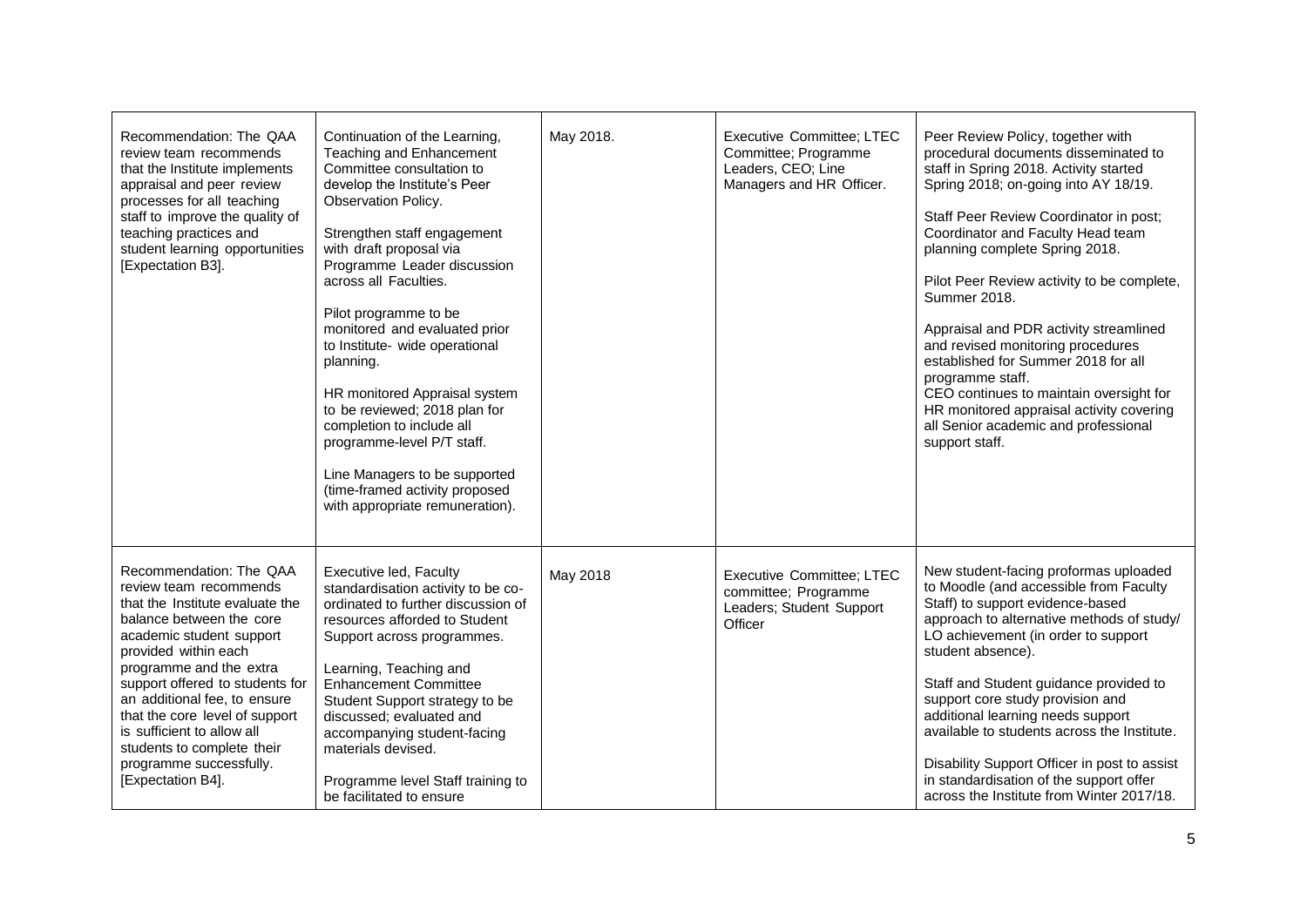|                                                                                                                                                                                                                                                                                                                  | standardisation of support<br>approaches across the Institute.                                                                                                                                                                                                                                                                                                                                                 |           |                                                                                | Standardised offer and fee for all students<br>to enhance dissertation support (including<br>additional examination preparation days<br>(subject to availability).<br>Revised oversight of marketing materials<br>to ensure a clear, transparent approach to<br>any optional / additional fee charges<br>student may encounter (in AY 18/19 the<br>Marketing Group will include Student<br>Representative consultation where<br>possible). |
|------------------------------------------------------------------------------------------------------------------------------------------------------------------------------------------------------------------------------------------------------------------------------------------------------------------|----------------------------------------------------------------------------------------------------------------------------------------------------------------------------------------------------------------------------------------------------------------------------------------------------------------------------------------------------------------------------------------------------------------|-----------|--------------------------------------------------------------------------------|--------------------------------------------------------------------------------------------------------------------------------------------------------------------------------------------------------------------------------------------------------------------------------------------------------------------------------------------------------------------------------------------------------------------------------------------|
| Recommendation: The QAA<br>review team recommends<br>that the Institute review and<br>improve processes for<br>monitoring and review of<br>programmes in order to<br>ensure they are effective,<br>regular and systematic and<br>provide an appropriate level<br>of institutional oversight<br>[Expectation B8]. | Quality Standards Committee to<br>be supported to ensure all<br>Programme Leaders re-engage<br>with in-house monitoring<br>procedures.<br>In-house monitoring<br>documentation to be drafted;<br>presented for consultation and<br>trialled in advance of validating<br>partner monitoring activity.<br>Programme Leader co-ordinated<br>peer activity to be formally<br>diarised for coming academic<br>year. | May 2018. | Executive Committee; QSC<br>Committee; Programme<br>Leaders and Faculty Heads. | Internal AMR template approved by QSC,<br>Academic Board and Executive<br>Committee by Summer 2018.<br>Validating partner consultation; mapping<br>complete Summer 2018.<br>QSC delivery plan and review activity<br>scheduled for Autumn 2018.                                                                                                                                                                                            |
|                                                                                                                                                                                                                                                                                                                  |                                                                                                                                                                                                                                                                                                                                                                                                                |           |                                                                                |                                                                                                                                                                                                                                                                                                                                                                                                                                            |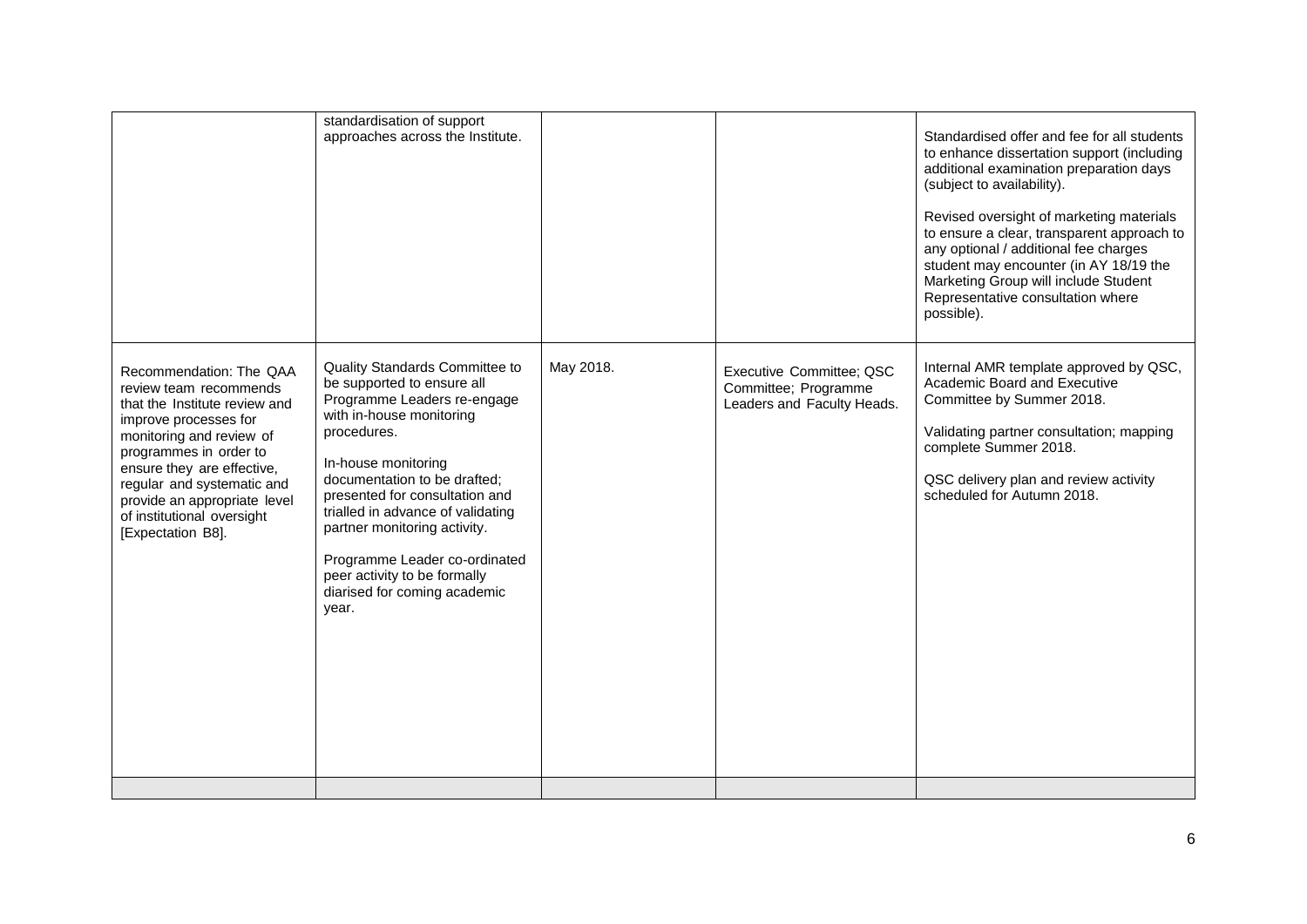| Recommendation: The QAA<br>review team recommends<br>that the Institute review and<br>evaluate the operation and<br>effectiveness of the<br>committee structure in order<br>to improve the oversight of<br>the governance and<br>maintenance of academic<br>standards. [Expectation A2.1]. | Senior Governance committees<br>to ensure regular review of<br>sub- committee activity and<br>reporting with due regard for<br>Terms of Reference.<br>Minute-taking training and<br>guidance to be revised; training<br>activity for servicing officers to be<br>coordinated.<br>Action Tracker document to be<br>reviewed and redesigned as<br>appropriate. Consultation<br>activity to be coordinated with<br>representatives from each<br>committee.<br>Academic Board oversight of sub-<br>committees to be strengthened<br>via submissions of Chair's<br>reports/ presentations to support<br>minute approval activity. | September 2018. | Academic and Executive<br>Committees; Servicing<br>Officers; Chairs of each<br>Committee. | The Chair and Servicing Officer roles for<br>each Committee have received additional<br>focus in 2018; supporting Executive<br>oversight for longer-term projects across<br>the Institiue (to include peer review;<br>dissemination of research strategy;<br>activity related to PREVENT agenda).<br>Evidence of these projects is now at<br>development stage.<br>Executive Officer given oversight for<br>Committee Action Tracker procedures;<br>document able to be presented at<br>Executive as required; Faculty Head<br>updates available on demand.<br>Revised training materials shared with<br>all Servicing Officers; materials made<br>available to new staff members as<br>required.<br>Committee communications remit to be<br>added to direction for Chair's in coming<br>Academic Year. Positive increase in Staff<br>and student satisfaction relating to<br>channels of communication across the<br>Institute. |
|--------------------------------------------------------------------------------------------------------------------------------------------------------------------------------------------------------------------------------------------------------------------------------------------|------------------------------------------------------------------------------------------------------------------------------------------------------------------------------------------------------------------------------------------------------------------------------------------------------------------------------------------------------------------------------------------------------------------------------------------------------------------------------------------------------------------------------------------------------------------------------------------------------------------------------|-----------------|-------------------------------------------------------------------------------------------|----------------------------------------------------------------------------------------------------------------------------------------------------------------------------------------------------------------------------------------------------------------------------------------------------------------------------------------------------------------------------------------------------------------------------------------------------------------------------------------------------------------------------------------------------------------------------------------------------------------------------------------------------------------------------------------------------------------------------------------------------------------------------------------------------------------------------------------------------------------------------------------------------------------------------------|
|--------------------------------------------------------------------------------------------------------------------------------------------------------------------------------------------------------------------------------------------------------------------------------------------|------------------------------------------------------------------------------------------------------------------------------------------------------------------------------------------------------------------------------------------------------------------------------------------------------------------------------------------------------------------------------------------------------------------------------------------------------------------------------------------------------------------------------------------------------------------------------------------------------------------------------|-----------------|-------------------------------------------------------------------------------------------|----------------------------------------------------------------------------------------------------------------------------------------------------------------------------------------------------------------------------------------------------------------------------------------------------------------------------------------------------------------------------------------------------------------------------------------------------------------------------------------------------------------------------------------------------------------------------------------------------------------------------------------------------------------------------------------------------------------------------------------------------------------------------------------------------------------------------------------------------------------------------------------------------------------------------------|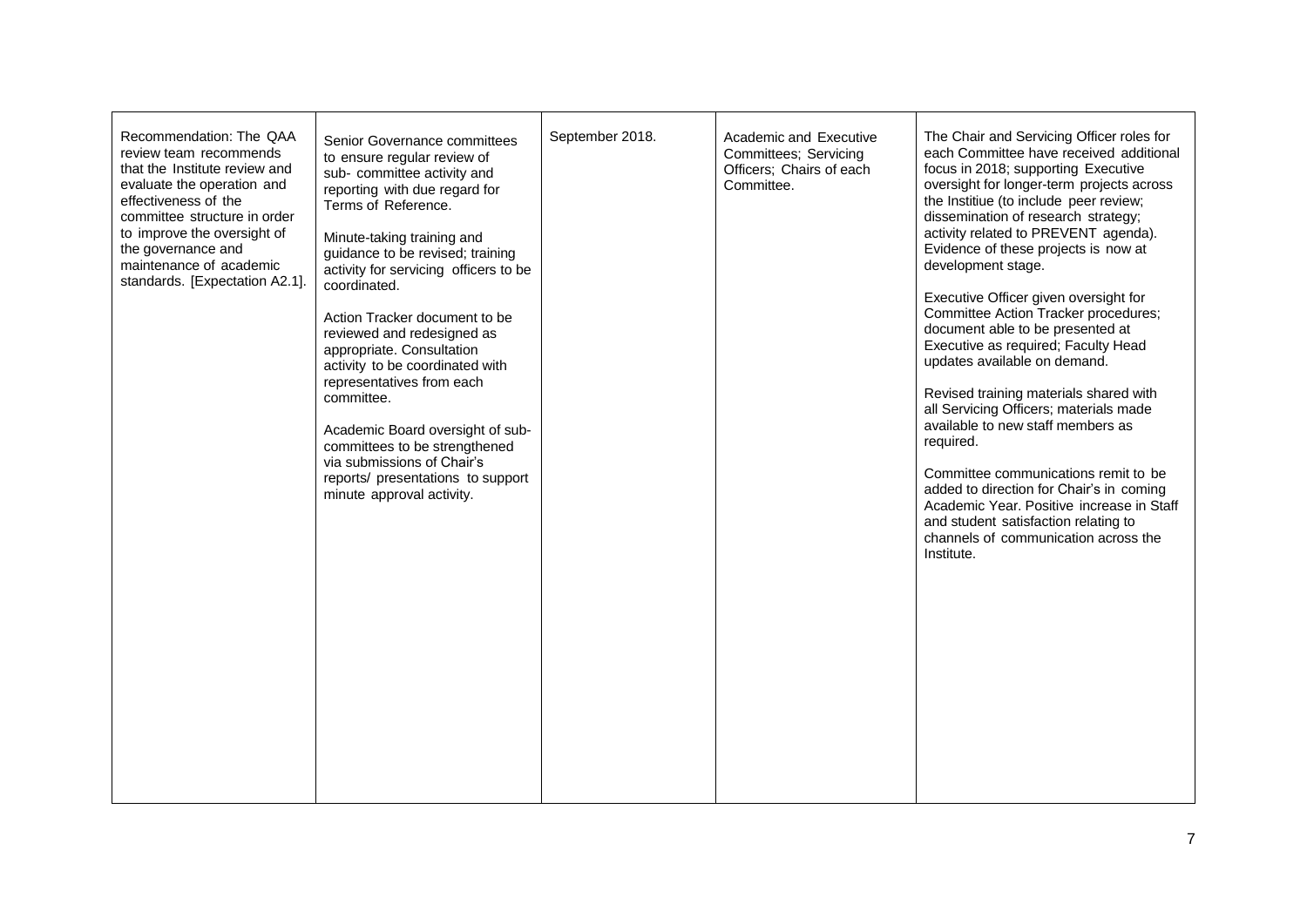| Recommendation: The QAA<br>review team recommends<br>that the Institute make greater<br>use of independent external<br>expertise in the design and<br>development of programmes<br>to further support the setting<br>and maintenance of<br>academic standards<br>[Expectation A3.4]. | Programme Leader training to<br>re-enforce the importance of<br>in- house Quality Standards<br>Committee programme<br>proposal and modification<br>procedures.<br>Faculty Heads to agree<br>programme specific<br>suggestions pool for access<br>to External advisors.<br>PSRB requirements for<br>external oversight and/ or<br>engagement in programme<br>design and approval to be<br>shared with all staff as<br>appropriate.<br>The Post Qualification Career<br>Development programmes<br>offered by the Institute (CfD,<br>EBCP, AASC) were developed<br>as part of benchmarking<br>mandatory National Curricula for<br>these sectors, developed through<br>the work of National Expert<br>Reference Groups (ERGs).<br>Metanoia Institute has been an<br>integral part of these groups,<br>ensuring full participation and<br>they continue to be Quality<br>Assured by BACP to ensure that<br>these curricula are being followed<br>and appropriate standards and<br>learning outcomes are being<br>delivered. | September 2018. | <b>Executive Committee;</b><br>Faculty Heads; Quality<br>Standards Committee. | External Consultant, expert in<br>academic programme design to be<br>engaged across programmes.<br>FH and PL training to be coordinated<br>(training materials evidence) led by<br>QSC to cover good practice in<br>programme design, consultation<br>processes and external stakeholder<br>engagement.<br>Further evidence of internal scrutiny<br>measures across programme proposals<br>and modification requests.<br>On-going positive Staff satisfaction data<br>from Professional Development support in<br>this area. |
|--------------------------------------------------------------------------------------------------------------------------------------------------------------------------------------------------------------------------------------------------------------------------------------|------------------------------------------------------------------------------------------------------------------------------------------------------------------------------------------------------------------------------------------------------------------------------------------------------------------------------------------------------------------------------------------------------------------------------------------------------------------------------------------------------------------------------------------------------------------------------------------------------------------------------------------------------------------------------------------------------------------------------------------------------------------------------------------------------------------------------------------------------------------------------------------------------------------------------------------------------------------------------------------------------------------------|-----------------|-------------------------------------------------------------------------------|------------------------------------------------------------------------------------------------------------------------------------------------------------------------------------------------------------------------------------------------------------------------------------------------------------------------------------------------------------------------------------------------------------------------------------------------------------------------------------------------------------------------------|
|--------------------------------------------------------------------------------------------------------------------------------------------------------------------------------------------------------------------------------------------------------------------------------------|------------------------------------------------------------------------------------------------------------------------------------------------------------------------------------------------------------------------------------------------------------------------------------------------------------------------------------------------------------------------------------------------------------------------------------------------------------------------------------------------------------------------------------------------------------------------------------------------------------------------------------------------------------------------------------------------------------------------------------------------------------------------------------------------------------------------------------------------------------------------------------------------------------------------------------------------------------------------------------------------------------------------|-----------------|-------------------------------------------------------------------------------|------------------------------------------------------------------------------------------------------------------------------------------------------------------------------------------------------------------------------------------------------------------------------------------------------------------------------------------------------------------------------------------------------------------------------------------------------------------------------------------------------------------------------|